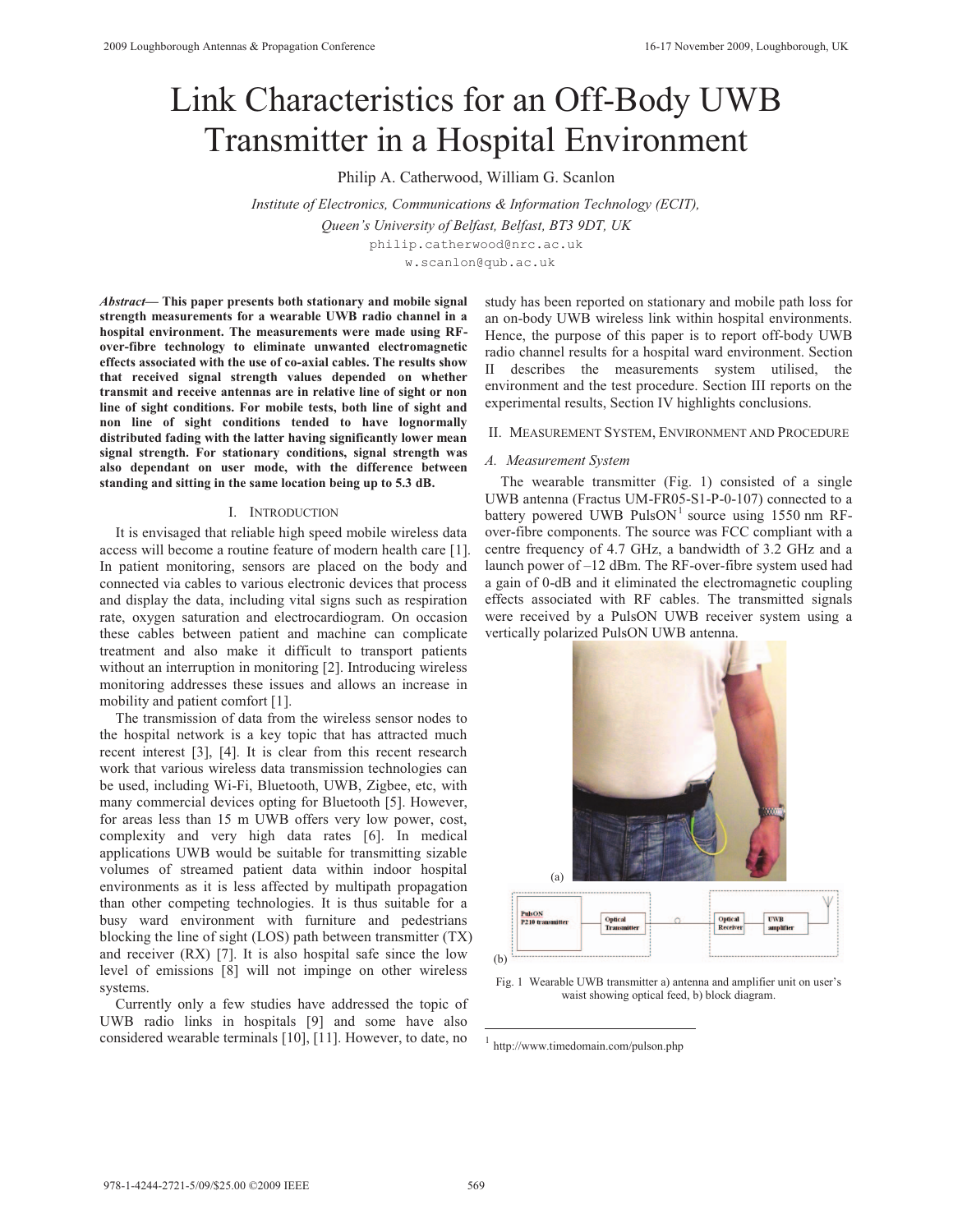A laptop running PulsON software recorded received data at a rate of 100 samples per second which is sufficient for a 6 GHz node moving at  $0.5 \text{ ms}^{-1}$  (the Doppler frequency for such a mobile transmitter is 10 Hz).

## *B. Environment*

The measurement campaign was undertaken in a specialist nurse training room in the University of Ulster at Coleraine in Northern Ireland (Fig. 2). This  $49 \text{ m}^2$  training room faithfully recreates a real hospital ward and is fitted with UK National Health Service specification beds, rails, bedside cabinets, etc. The building was of 1960's construction, consisting mainly of double concrete-block cavity external walls, single brick internal walls and concrete floor. A suspended ceiling supports luminaries at 2.8 m above floor level. This would be in keeping with many established hospitals in the UK.

## *C. Procedure*

The receiver was placed between beds #2 and #3 at a height of 2.2 m to represent a base-station access point. The wearable transmitter was positioned at the user's waist (1.05 m above floor level) with the antenna held against the body using an adjustable cloth elastic band to minimise body-antenna separation during testing. The test user was an adult male of mass 82 kg, height 1.78 m. The measurement system periodically records the channel impulse response (CIR) of the transmitted UWB signal. A reference signal strength measurement was recorded for a direct LOS for a TX-RX separation of 3.2 m, as required by the PulsON system to establish an accurate datum. This reference value is considered as an ideal link scenario to which all others can be compared. The tests were split into 2 categories; stationary and mobile measurements. The mobile tests were either LOS or non-LOS (NLOS), depending on the orientation of the user.



Fig. 2 Plan view of environment.

- *1) Stationary tests TX on waist at position #2 and #6.* 
	- -User standing beside bed
	- -User sitting in chair
	- -User sitting in bed
	- -User lying (face-up) in bed

*2) Mobile tests – TX on waist; speed =0.5m/s.* 

- -User mobile A to B (LOS – red path 1)
- -User mobile B to A (NLOS – red path 2)
- -User mobile C to D (LOS – green path 1)
- -User mobile D to C (NLOS – green path 2)
- -User moves without restriction (random walk)

All tests, except for those for the user in a bed, are applicable for either a patient or a clinician wearing a UWB data terminal. The received power profiles were calculated from the recorded CIR samples using Matlab. The study of received power is of interest as it gives an understanding of typical path loss characteristics for off-body links in the ward environment, taking into account all relevant factors including body-interaction effects and shadowing caused by furniture and fittings.

## III. RESULTS

## *A. Stationary Tests*

The stationary results in Table 1 show that a standing position ensured the highest signal strengths, with the worst case being a seated position. This is unsurprising as the seated position suffered from increased body-shadowing effect, increased TX/RX height differential and also signal blocking due to the metal beds between the seat and the receiver. It was also observed that sitting upon the bed had a marginal effect on relative path loss, whereas lying on the bed caused much higher reductions in received power. This is most likely to have been caused by the change in polarization and orientation of the transmitter antenna with respect to that of the receive antenna. It was also noted that the mean signal strength at position #6 was higher than at #2, despite the latter being much closer to the receiver (#6 was 7.3 m from the RX, while #2 was only 1.9 m away). This is directly related to position #2 being NLOS (patient facing away from the receiver thus blocking the signal path), whereas position #6 was direct LOS.

TABLE I SIGNAL STRENGTH RESULTS FOR EXPERIMENTAL TESTS

| Ward<br><b>Patient</b><br>location<br>position |                 | Signal strength w.r.t.<br>reference (dB) |  |  |
|------------------------------------------------|-----------------|------------------------------------------|--|--|
| #2                                             | Standing        | $-2.4$                                   |  |  |
|                                                | Sitting (chair) | $-7.7$                                   |  |  |
|                                                | Sitting (bed)   | $-2.7$                                   |  |  |
|                                                | Lying (bed)     | $-6.7$                                   |  |  |
| #6                                             | Standing        | $-1.1$                                   |  |  |
|                                                | Sitting (chair) | $-5.8$                                   |  |  |
|                                                | Sitting (bed)   | $-1.4$                                   |  |  |
|                                                | Lying (bed)     | -4.8                                     |  |  |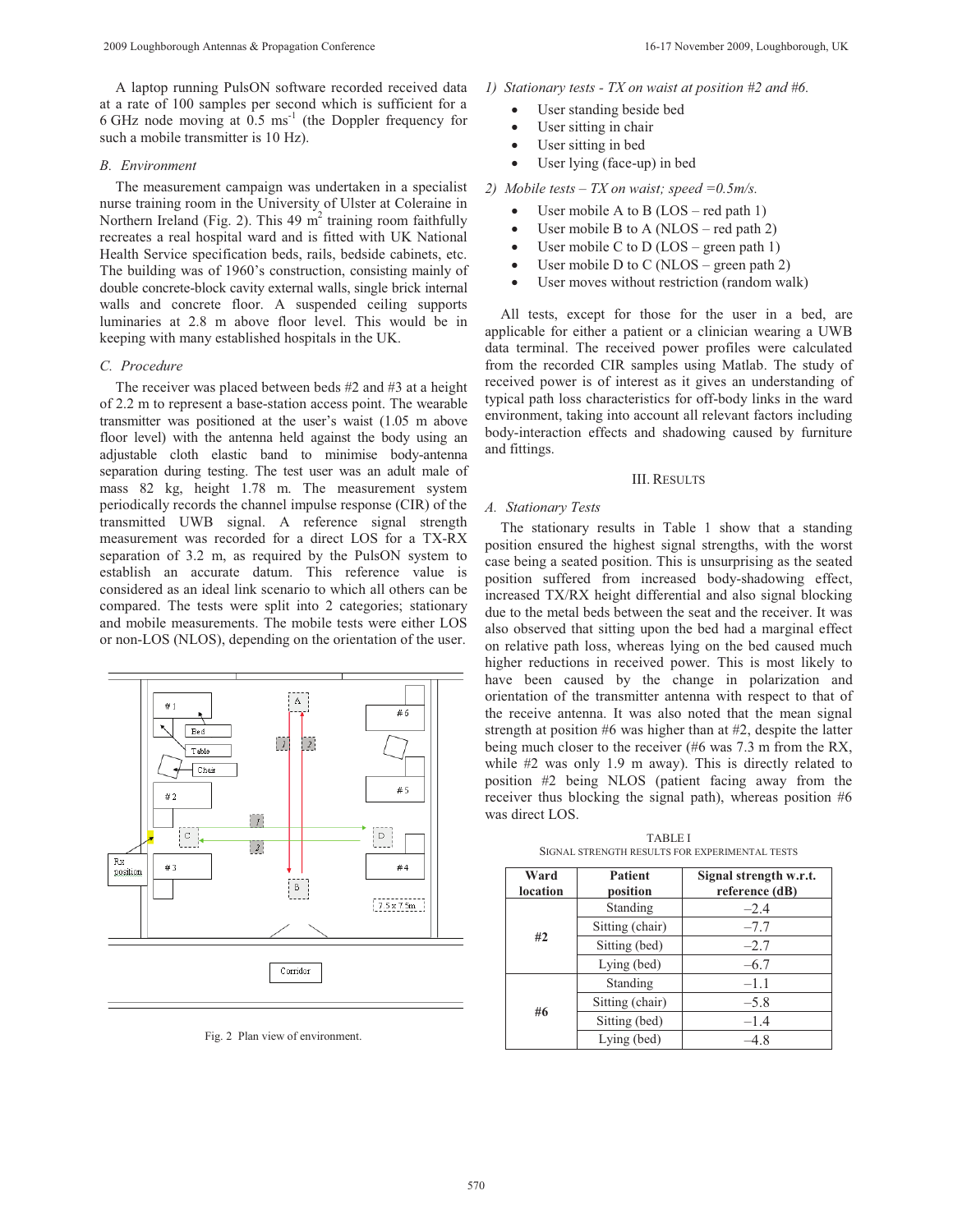## *B. Mobile Tests*

The received power data for each of the 5 mobile tests was organised into bins according to the Freedman-Diaconis rule. Fig. 3 shows an example received power time series for the user walking from C to D (LOS). Note the dynamic range of almost 25 dB and the relatively deep 'fades' in path loss. Each time series was transformed into a cumulative density function (CDF) that was compared to theoretical statistical distributions (Rician, lognormal, Rayleigh, Nakagami, Gamma, etc.) as a basis for modelling of the radio channel.





The CDF for the LOS journeys for paths A–B (LOS), B–A (NLOS), C–D (LOS) and D–C (NLOS) are shown in Figs. 4– 7, respectively. The CDF for the random walk is shown in Fig. 8. Overall, it was found that the lognormal distribution was the best fit in each case, regardless of type of link (LOS or NLOS) and path chosen.

Nonetheless, there are differences in the details for each path, as shown in Table II. The highest mean power was recorded for journey C–D and the lowest mean power for journey B–A. However, the dominant factor in the tests was whether the antennas were in LOS, with an average of 6.6 dB difference between NLOS and LOS for the linear paths. Dynamic range was found to be determined by the path followed rather than LOS conditions, with almost 12.4 dB for the linear path A to B compared to 8.5 dB for C to D. The unconstrained movement test (random walk) saw the largest dynamic range of 19.2 dB. This reflects the wide range of differing scenarios the system was placed under during the test, such as LOS, NLOS, shadowing, reflections, etc. This resulted in both the highest received power values and the deepest fades. This test perhaps best reflects real-life usage of an UWB system in a dynamic hospital environment.



Fig. 6 CDF for LOS journey from C to D.